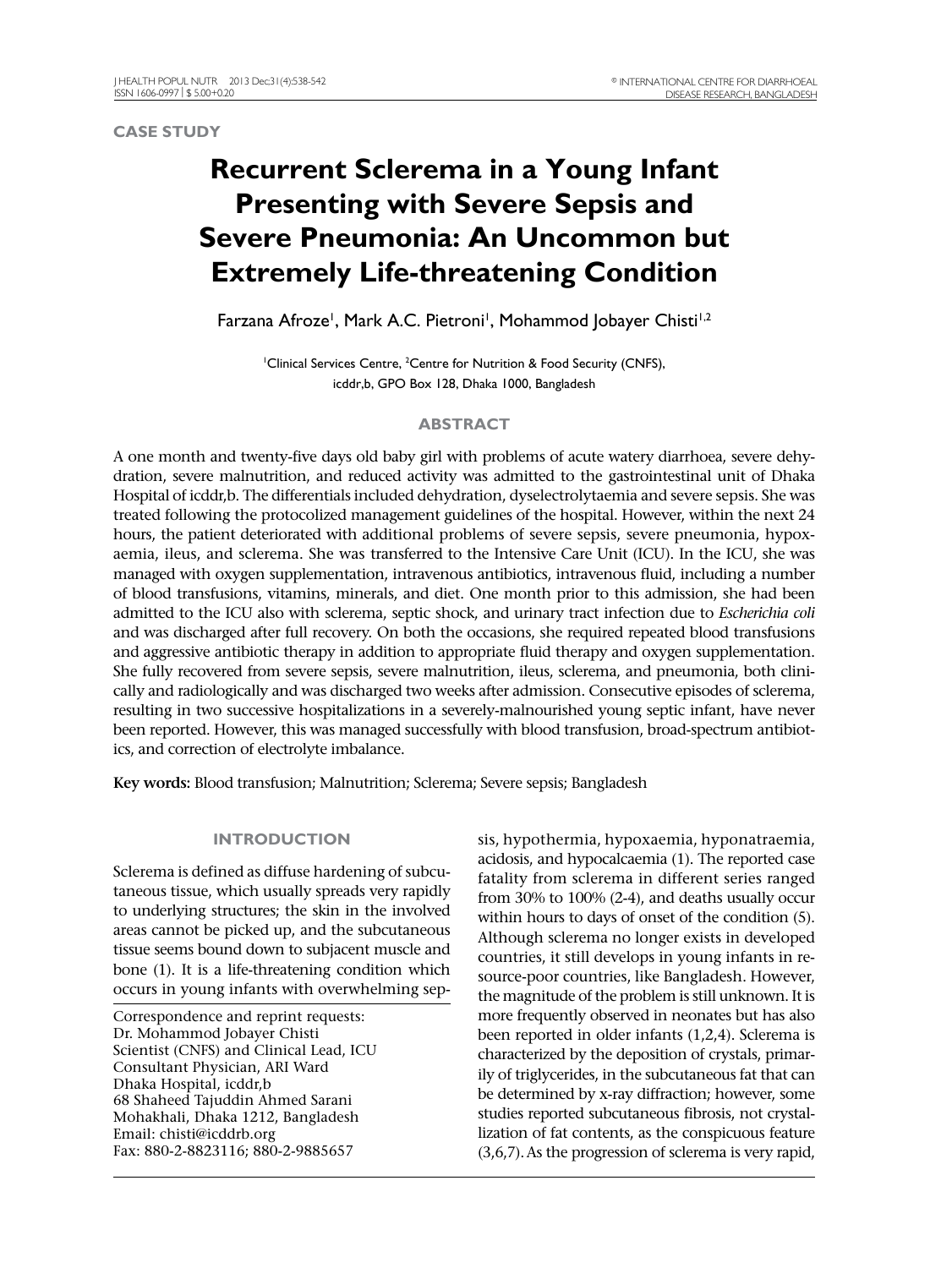aggressive management is a *sine qua non* to reduce the morbidity and deaths from this condition (1,8). Important aspects of management of sclerema include intensive therapy for sepsis, circulatory support, blood transfusion, and correction of fluid and electrolyte imbalance (1,4,8). Although no randomized trials have been done to evaluate the efficacy of any management of sclerema till date, transfusion of fresh blood with or without exchange has been shown to have dramatic response in young infants with sclerema (9-11). We found no published data, in which there were two episodes of sclerema in two separate hospital admissions in the same child. Here, we present a surviving case of a one month and 25 days old infant who experienced two episodes of sclerema in two separate admissions and who also had septic shock and severe malnutrition.

#### **CASE HISTORY**

A one month and twenty-five days old baby girl from a low-income family, with monthly family income of TK 5,000, living in a slum area of Dhaka city was brought to Dhaka Hospital of icddr,b on 6 September 2011. She was the 4th issue of her non-consanguineous parents. Her mother was a 35 years old healthy woman, and her antenatal period was uneventful. The baby was delivered at home at full term but her birthweight and height were not recorded. She was fed diluted formula milk, along with breastmilk since birth. The girl was not vaccinated against any infectious diseases. She did not have a history of contact with any person known or suspected to have tuberculosis, and her family members were healthy. The parents were non-literate, the father was a watchman, and the mother was a housewife. The baby girl was admitted with a history of watery diarrhoea and occasional vomiting for 7 days, low-grade fever and breathing difficulty for 3 days, and reluctance to eat for 2 days. Her stool frequency was 5-6 times per day, copious in amount but there was no visible blood or mucous. There was no convulsion or rash. She received properly-prepared oral rehydration salts (ORS) solution at home.

One month ago, she had been admitted into the same hospital with similar complaints. At that time, she was diagnosed as a case of neonatal sepsis complicated by septic shock and sclerema. Her blood culture grew coagulase-negative *Staphylococcus* (CNS), and urine culture revealed *Escherichia coli* (colony count >105 ). She received two boluses of intravenous fluid resuscitation (20 mL/kg/bolus), intravenous

antibiotics (ampicillin 200 mg/kg/day and gentamicin 5 mg/kg/day), inotropic support, and two units of blood. Fourteen days later, she had fully recovered and was discharged with a follow-up plan.

On second admission, the girl was lethargic and mildly pale, and her rectal temperature was 37.8 ˚C. Her radial pulse was feeble, and blood pressure was unrecordable, capillary refilling time was 5 seconds, and extremities were cold. She had severe dehydration assessed according to the Dhaka Method (12). The infant weighed 1.8 kg, with a length of 45 cm, and her anthropometric measurements showed a z-score of <-3 for all three indices—weight-for-age, weight-for-length, and length-for-age of the WHO median. She did not have cyanosis, jaundice, oedema, or clubbing. The girl was tachypneic, with a respiratory rate of 60 per minute. She had lower chest wall in-drawing but no nasal flaring, head nodding, stridor, wheezing, or grunting respiration. Her breathing sounds were vesicular with no added sounds (rales, ronchi, or pleural rub). She had oral thrush with angular stomatitis, the abdomen was mildly distended with active bowel sound, and there was no organomegaly. Other systemic examination of the infant was unremarkable.

Her blood glucose, measured at the bedside, was 3.8 mmol/L, and her arterial oxygen saturation  $(SPO<sub>2</sub>)$ was 97% in room air (WHO defines  $\text{SPO}_2$  of  $\text{<}90\text{/}00$ at sea-level as hypoxaemia).

The initial problems were: (a) acute watery diarrhoea with severe dehydration; (b) severe malnutrition; (c) reduced activity (the differentials included dehydration, dyselectrolytaemia, severe pneumonia, and severe sepsis).

The laboratory workup included: complete blood count, blood culture and sensitivity, serum electrolytes, creatinine, rectal swab culture for isolation and identification of enteric pathogens, urine culture and sensitivity, and a chest x-ray to confirm pneumonia. Initially, intravenous rehydration therapy was started for correction of severe dehydration by using half-strength acetate with 5% dextrose with 13 mmol/L of potassium chloride. Subsequently, she was managed as a case of severe sepsis; a fluid bolus was given (@ 20 mL/kg) following the standard sepsis guideline of the hospital; wide antimicrobial coverage was initiated using parenteral ampicillin and gentamicin. The infant was also provided with micronutrients, vitamins and minerals, and feeds according to the hospital's standard protocolized management of severe malnutrition and diarrhoea.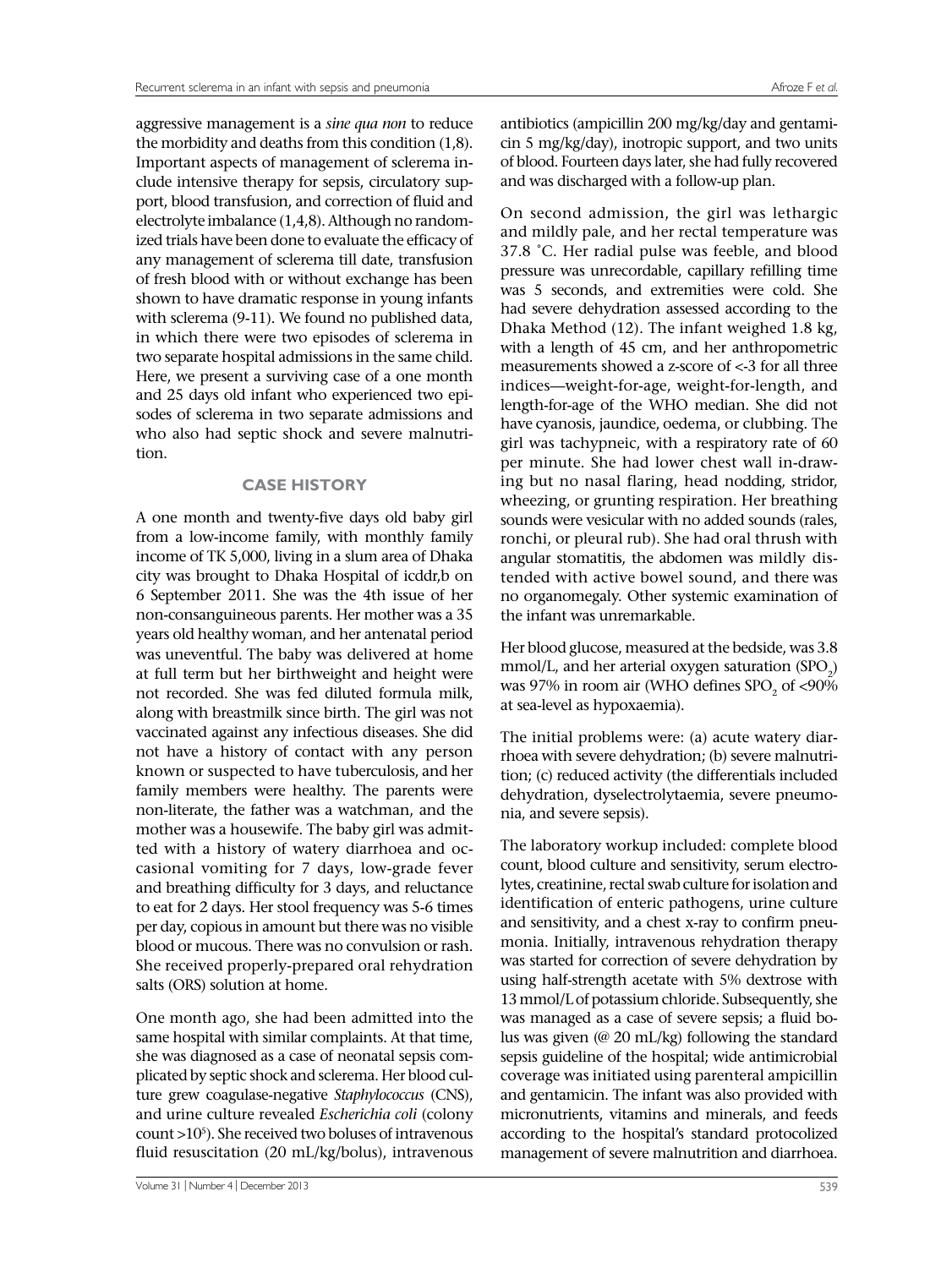Her total WBC was 20,000/mm3 , with 50% neutrophils, no bands, and 48% lymphocytes. Serum creatinine was 118.3 umol/L,  $TCO_2$  was 6.9 mmol/L, serum sodium was 143 mmol/L, and serum potassium level was 4.74 mmol/L, and total calcium was 1.8 mmol/L. The chest x-ray revealed patchy opacities in the right perihilar and pericardiac areas.

Twelve hours after admission, she was still lethargic, with little voluntary movement. There was a hardening of the skin and subcutaneous tissues of her both buttocks and thighs. She voided urine 8 hours after admission. Twenty-four hours later, the baby became extremely listless and hypotensive (BP 60/30 mmHg, respiration rate 60/min, pulse rate 150/min, low volume, capillary refilling time 4 sec, with cold extremities,  $\text{SPO}_2$  88% in room air). She was transferred to the Intensive Care Unit of the hospital. She looked pale, puffy, and oedematous, even though pitting oedema was absent. Her hands and feet looked waxy white, and the limbs were tallow-hard. The sclerema became more extensive involving both buttocks and extremities, and, to a lesser extent, abdomen, chest, and face (ascending type). It did not involve the palms, soles or genitalia. Her reflexes were depressed, the abdomen became distended and tense, and she was not tolerating oral feeds. At that time, the problem list was revised to severe sepsis, very severe pneumonia, ileus, and sclerema. In the Intensive Care Unit, ampicillin and gentamicin were substituted for ceftazidime and amikacin as the patient's condition had deteriorated; another fluid bolus (20 mL/kg) was given, after which her blood pressure recovered, and she was given nothing orally.

In spite of adequate antimicrobials and supportive therapies, the baby's condition progressively deteriorated. At this point, forty-eight hours after admission, it was decided that she might benefit from blood transfusion. So, a fresh blood transfusion was arranged (10 mL/kg), and she received a transfusion daily in the next five days. On the fourth day of hospital stay after her second transfusion, her general condition started to improve; she became alert but the sclerema persisted. Feeding through nasogastric tube was started and well-tolerated. A marked improvement was noticed at the end of the fifth transfusion; the sclerema had softened, and the skin looked pink. The baby became more active and subsequently breastfeeding was re-established. All cultures (blood, urine, and stool) were negative. Parenteral antimicrobials were continued for 10 days. The child was discharged after full resolution

of the sclerema two weeks after admission, and her parents were counselled on breastfeeding, immunization, and subsequent follow-up.

## **DISCUSSION**

The major observation of this case report is the development of sclerema in association with septic shock on two occasions in two successive hospitalizations in this severely-malnourished young infant who was also treated successfully with blood transfusions in addition to appropriate antibiotics, intravenous fluid, inotropes, correction of electrolyte imbalance, supplementation of micronutrients, vitamins and minerals, and therapeutic diet (13).

We do not have a ready explanation why this infant had two consecutive episodes of sclerema in two successive admissions in the hospital. It is likely that severe malnutrition and lack of breastfeeding both increased the risk of severe infection (14) in this infant. In both the admissions, the child had the co-morbidity of severe acute malnutrition and severe sepsis, which are strong risk factors for the development of sclerema (1,5).

Fat in young infants and neonates has higher saturated to unsaturated fatty acid ratio than in adults probably due to underdevelopment of the enzyme systems involved in desaturation of palmitic and stearic acid (3). Severe sepsis is associated with ineffective peripheral circulation, which might alter the saturated to unsaturated fatty acid ratio and contribute to hardening of subcutaneous fat and thickening of collagen fibres (1,5). Moreover, the infant had hypoxaemia and metabolic disturbances, which could further increase the ratio possibly by enzymatic alterations, resulting in precipitation of fatty acid crystals, primarily of triglycerides within the lipocytes, leading to the dramatic clinical findings of sclerema (5,15). In addition to severe sepsis and severe malnutrition, this girl had a urinary tract infection caused by *E. coli*, which might have contributed to the development of sclerema (16,17) in the first admission and presence of severe metabolic acidosis, hypocalcaemia, and severe pneumonia contributed in developing sclerema (1) in the second admission. Thus, our observation of two consecutive episodes of sclerema in successive hospitalizations in this case is understandable.

Sclerema is an ominous prognostic sign. With this rare but dismal skin condition, it is widely believed that death is almost inevitable in majority of cases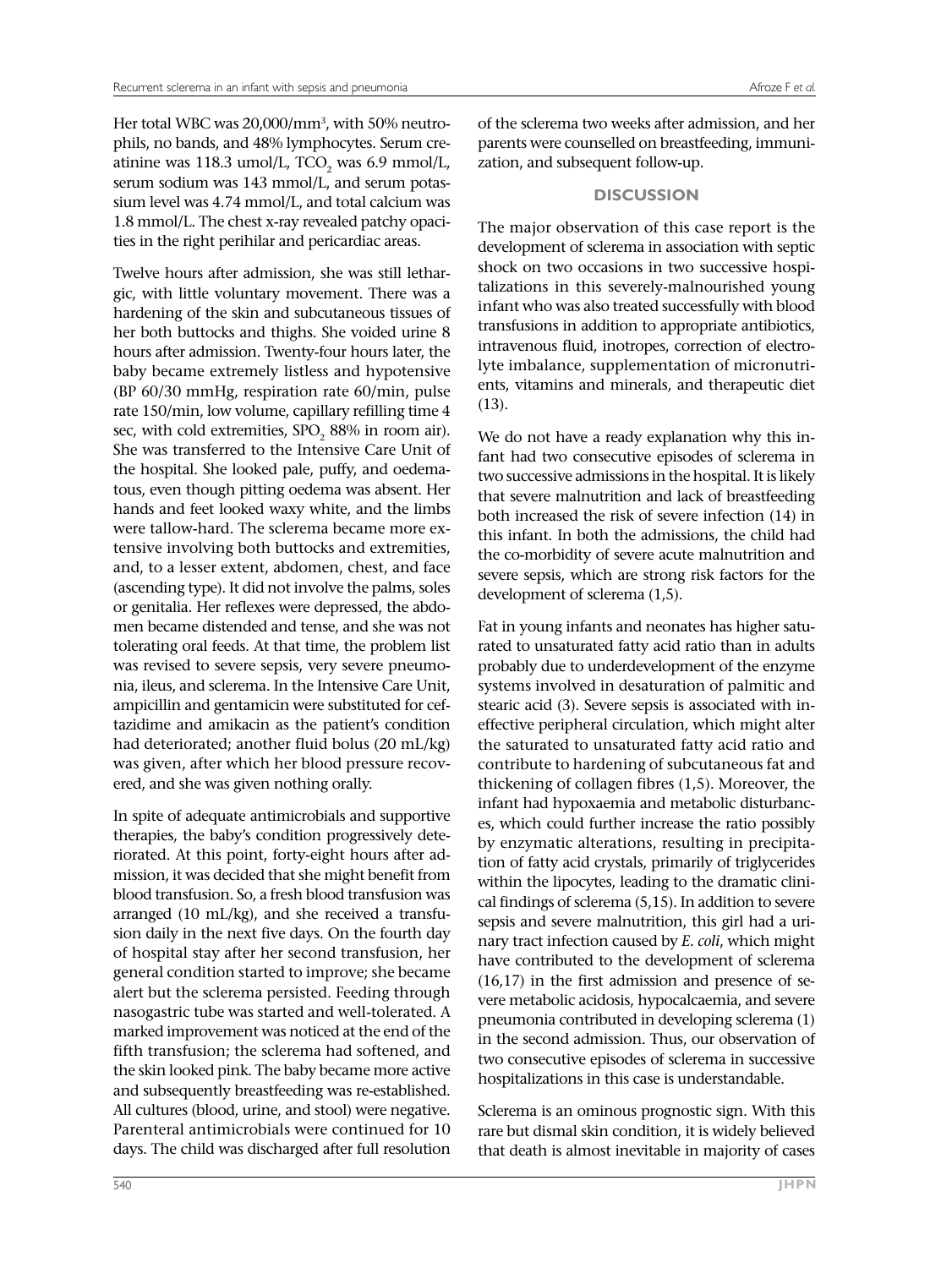of sclerema despite intensive management (1,5). Unlike our case infant, the majority of cases die within hours or days of the onset of the condition, regardless of intensive treatment (1,2). Septic shock is the most significant predictor of death probably due to the compromised and ineffective peripheral circulation (4,11). Prematurity, hypothermia, hypoxia, abdominal distension, and pneumonia have been found to be other factors associated with a high fatality rate in scleremic infants (4). Although our case infant had most of these poor prognostic factors, prompt and aggressive circulatory support, including repeated but meticulous blood transfusions, correction of hypoxia and metabolic disturbances, appropriate antibiotics and other intensive care support could have played a role in the positive outcome in our case infant. Transfusion of whole human blood has been reported to improve survival of infants with sclerema (4,11), although the actual mechanism of improvement is not wellunderstood. In our case, on both the occasions, sclerema started to disappear dramatically after initiation of transfusion of whole human blood but full recovery from sclerema required repeated transfusions. The observation of the beneficial effect of blood transfusion has been reported previously from icddr,b (1,4).

In this case, sclerema was diagnosed clinically. We considered three other skin conditions before making this diagnosis, which were subcutaneous fat necrosis, pseudoscleroderma, and scleroderma of Buschke (1,18). We did not perform a skin biopsy to diagnose sclerema because of the lack of parental consent for the procedure, and x-ray diffraction technique—the gold standard for detecting triglyceride crystals—is not available in Bangladesh.

#### **Conclusions**

Clinicians should be vigilant to look for fatal sclerema in severely-malnourished young infants with overwhelming sepsis even in successive hospitalizations, and such young infants should be managed with blood transfusion, broad-spectrum antibiotics, correction of electrolyte imbalance, in addition to other routine management of malnutrition. The events underscore the importance of urgent need for continuous nutritional follow-up in the community following discharge after recovery from acute illness in order to prevent the relapse of deadly sclerema and simultaneously increase the survival rate in such children.

#### **REFERENCES**

- 1. Chisti MJ, Ahmed T, Faruque AS, Saha S, Salam MA, Islam S. Factors associated with sclerema in infants with diarrhoeal disease: a matched case-control study *Acta Paediatr* 2009;98:873-8.
- 2. Horsfield GI, Yardley HJ. Sclerema neonatorum. *J Invest Dermatol* 1965;44:326-32.
- 3. Dasgupta A, Ghosh RN, Pal RK, Mukherjee N. Sclerema neonatorum–histopathologic study. *Indian J Pathol Microbiol* 1993;36:45-7.
- 4. Chisti MJ, Saha S, Roy CN, Ahmed T, Faruque AS, Salam MA *et al.* Predictors of mortality in infants with sclerema presenting to the Centre for Diarrhoeal Disease, Dhaka. *Ann Trop Paediatr* 2009;29:45-50.
- 5. Elmets CA. Sclerema neonatorum. *Medscape*. (http:// emedicine.medscape.com/article/1112191-overview, accessed on 18 December 2013).
- 6. Pasyk K. Sclerema neonatorum. Light and electron microscopic studies. *Virchows Arch A Pathol Anat Histol* 1980;388:87-103.
- 7. Sato T, Takahashi K, Kojima M. Sclerema neonatorum associated with systemic fibrosis and endocardial fibroelastosis. *Acta Pathol Jpn* 1977;27:917-25.
- 8. Morelli JG. Panniculitis and erythema nodosum. *In*: Behrman RE, Kliegman RM, Jenson HB, editors. Nelson textbook of pediatrics. 19th ed. Philadelphia, PA: Saunders, 2011. 2,610 p.
- 9. Xanthou M, Xypolyta A, Anagnostakis D, Economou-Mavrou C, Matsaniotis N. Exchange transfusion in severe neonatal infection with sclerema. *Arch Dis Child* 1975;50:901-2.
- 10. Sadana S, Mathur NB, Thakur A. Exchange transfusion in septic neonates with sclerema: effect on immunoglobulin and complement levels. *Indian Pediatr* 1997;34:20-5.
- 11. Sarwono E, Marseno FX, Kwari Satjadibrata R, Polanunu AR. Effect of fresh blood transfusion in the treatment of sclerema neonatorum. *Paediatr Indones* 1973;13:120-33.
- 12. Alam NH, Ashraf H. Treatment of infectious diarrhea in children. *Paediatr Drugs* 2003;5:151-65.
- 13. Ahmed T, Ali M, Ullah MM, Choudhury IA, Haque ME, Salam MA *et al*. Mortality in severely malnourished children with diarrhoea and use of a standardised management protocol. *Lancet* 1999;353:1919-22.
- 14. Hanson LA. Human milk and host defence: immediate and long-term effects. *Acta Paediatr Suppl* 1999;88:42-6.
- 15. Navarini-Meury S, Schneider J, Bührer C. Sclerema neonatorum after therapeutic whole-body hypothermia. *Arch Dis Child Fetal Neonatal Ed*  2007;92:F307.